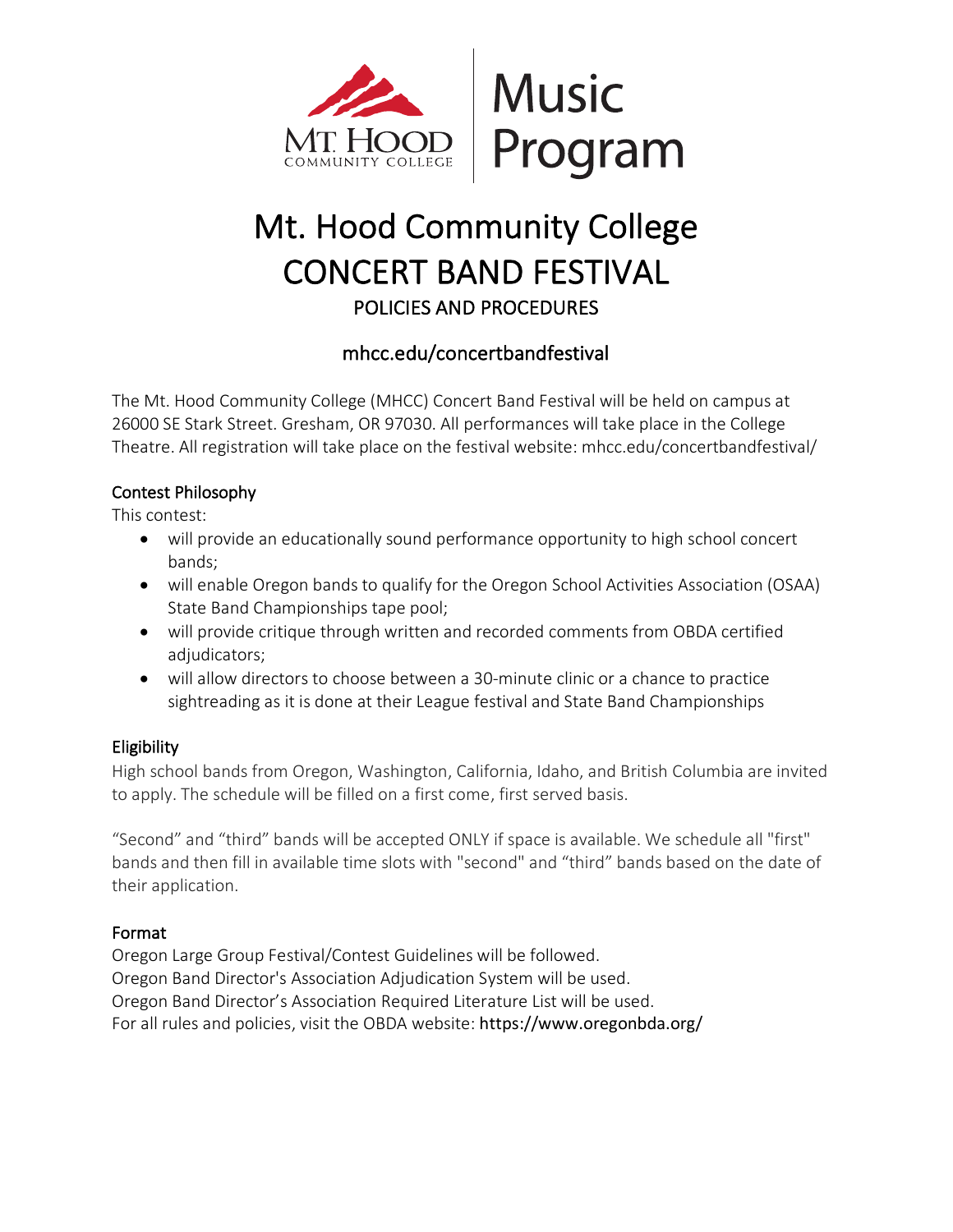#### Buses/Arriving on Campus

Buses will need to use Entrance D off of 257<sup>th</sup>/Kane Street. Proceed to the 'Mountain Fountain' Roundabout and drop students off there. Bus Parking will be in Parking lot U and T, near the Yoshida Events Center.

Upon arrival, a student guide will meet you and your band to direct you towards the college theatre. Please have the following ready upon check in:

- 3 original copies of music scores labeled with measure numbers
- Stage Set up form (form is available on the festival website)

#### State Contest Qualification, Required Literature and Time Limit

Three original scores are needed for adjudication. Time limit: 30 minutes to set-up, perform and exit. There are no literature or minimum time requirements for out of state ensembles.

For Oregon bands only: Bands receiving two "I" or "I-" ratings will be eligible to apply and submit their performance tape for one of the "open" tape pool spots in the 1A, 2A, 3A, 4A, 5A or 6A divisions. Please ensure you are meeting the minimum time requirement for your classification and that at least one of your pieces of literature is from the required literature list. The updated Literature List can be found on the OBDA website: https://oregonbda.weebly.com/ Titles may be substituted with approval of the OSAA state contest director. If you are hoping to qualify for state, make sure you meet the minimum time requirement as it is listed on the OBDA website.

#### Adjudication

Two performance adjudicators will critique each group with written and recorded comments. Two separate judges will be on rotation for the clinic/sightreading portion. All bands will be judged using the OBDA rubric using the school's OSAA classification.

#### Recordings

Each band will receive a high quality, digital recording of their performance by Lindy Wunn. Audio Comments will be delivered via email the day after the festival.

#### Percussion Instruments Provided (Bring your own mallets and smaller percussion items)

- Glockenspiel
- Vibraphone
- Marimba (4 1/3 octave)
- Timpani
- Chimes (mallets included)
- Gong (mallet included)
- Bass Drum
- Yamaha Grand Piano